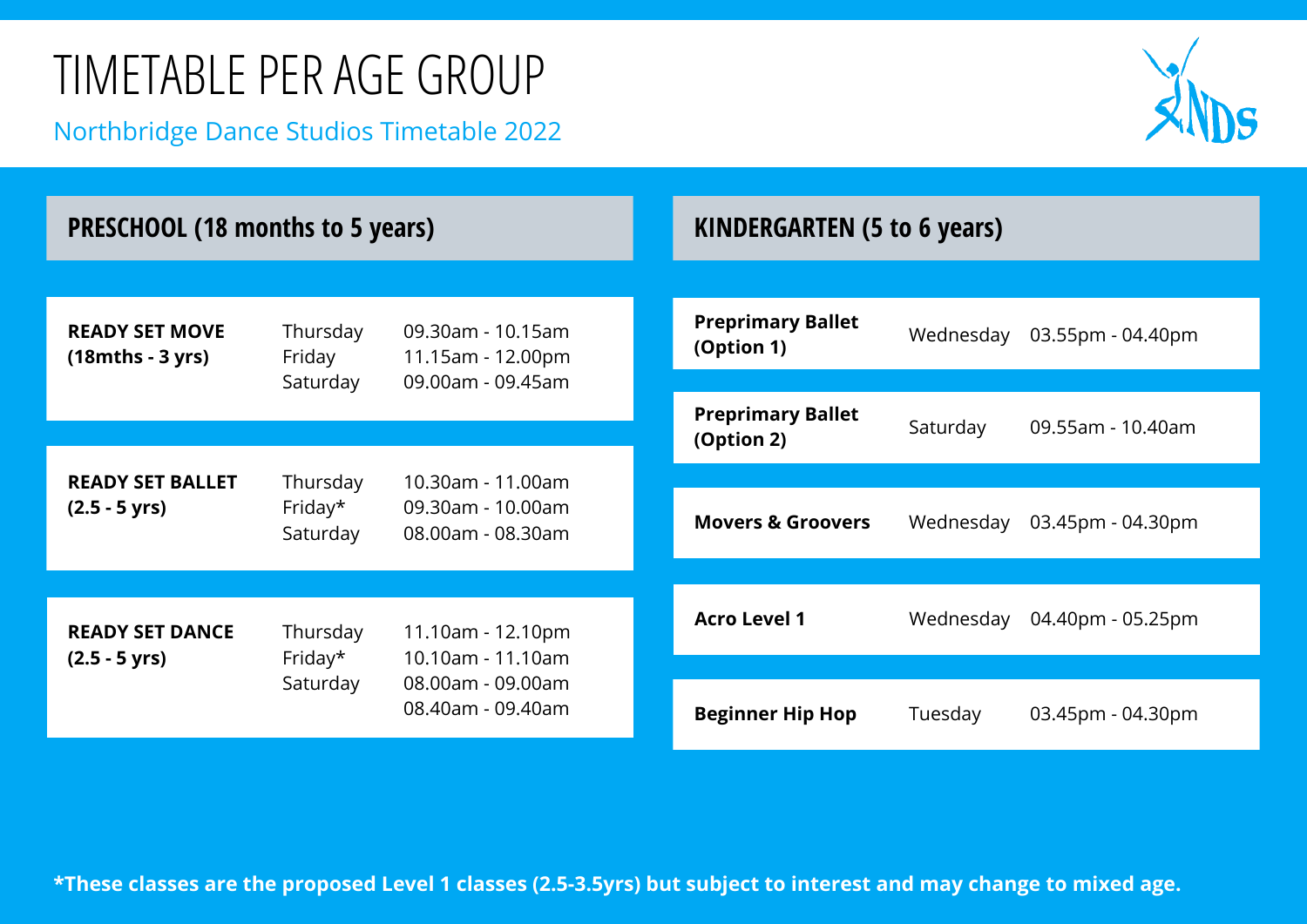

| YEAR 1 (6 to 7 years)   |           |                   | Year 2 (7 to 8 years)                         |                      |                                           |
|-------------------------|-----------|-------------------|-----------------------------------------------|----------------------|-------------------------------------------|
|                         |           |                   |                                               |                      |                                           |
| <b>Primary Ballet</b>   | Wednesday | 03.45pm - 04.45pm | <b>Grade 1 Ballet</b><br>(2x week compulsory) | Monday<br>Saturday   | 03.45pm - 04.45pm<br>09.50am - 10.50am    |
| Jazz 1                  | Thursday  | 04.00pm - 05.00pm | <b>Jazz 2/3</b>                               | Monday               | 04.45pm - 05.45pm                         |
|                         |           |                   |                                               |                      |                                           |
| <b>Acro Level 2</b>     | Thursday  | 05.00pm - 05.45pm | <b>Acro Level 2</b>                           | Saturday<br>Thursday | 10.50am - 11.35am OR<br>05.00pm - 05.45pm |
|                         |           |                   |                                               |                      |                                           |
| <b>Beginner Hip Hop</b> | Tuesday   | 03.45pm - 04.30pm | <b>Junior Hip Hop</b><br>(Yr 2/3)             | Friday               | 03.45pm - 04.45pm                         |
|                         |           |                   |                                               |                      |                                           |
| <b>Tap Level 1</b>      | Friday    | 04.55pm - 05.40pm | <b>Tap Level 2</b>                            | Friday               | 04.00pm - 04.45pm                         |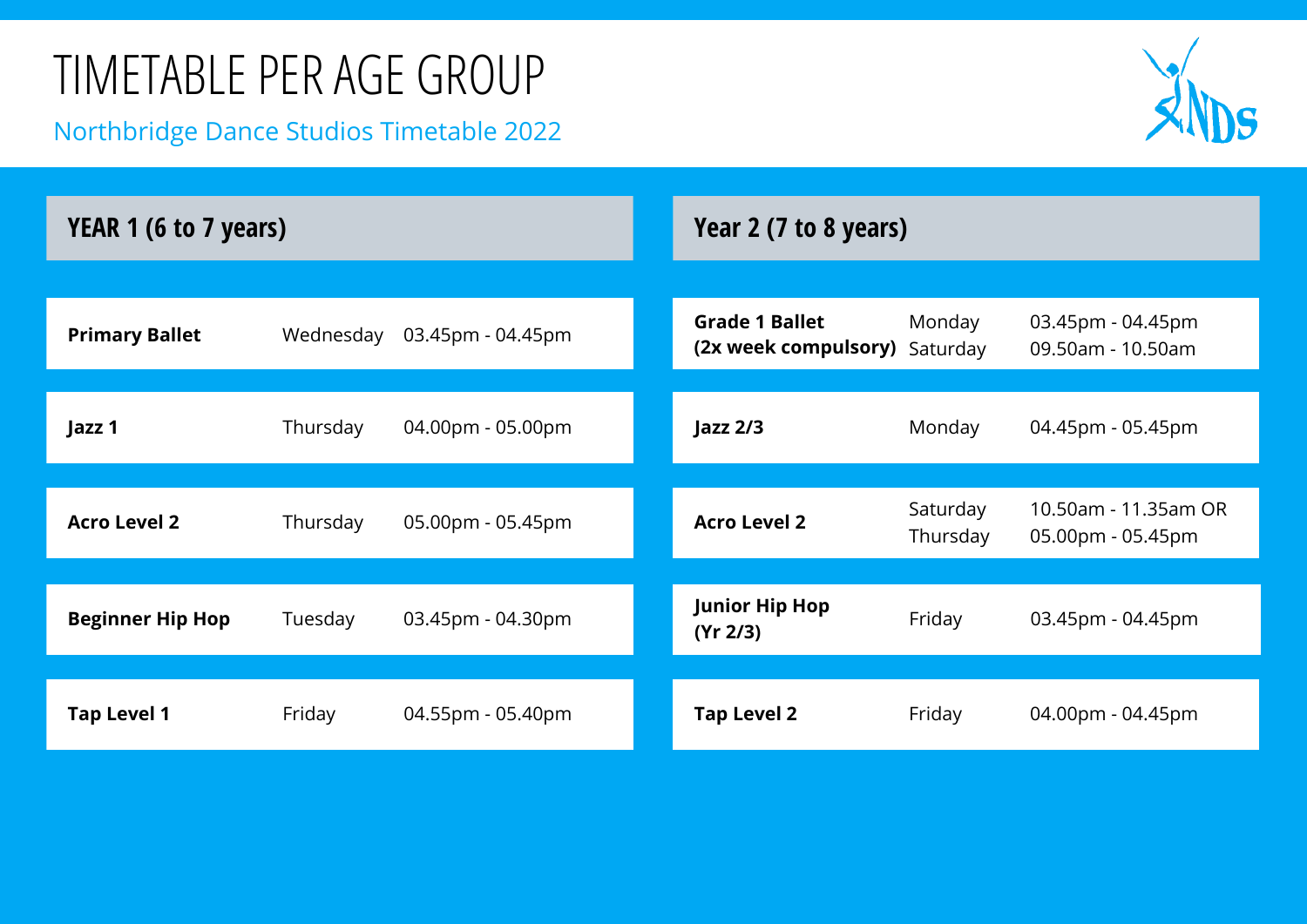

| YEAR 3 (8 to 9 years)             |                      |                                           | Year 4 (9 to 10 years)                  |                  |                                           |
|-----------------------------------|----------------------|-------------------------------------------|-----------------------------------------|------------------|-------------------------------------------|
|                                   |                      |                                           |                                         |                  |                                           |
| <b>Grade 2 Ballet</b>             | Tuesday<br>Thursday  | 03.45pm - 04.45pm<br>03.45pm - 04.45pm    | <b>Grade 3 Ballet</b>                   | Monday<br>Friday | 03.45pm - 04.45pm<br>03.45pm - 04.45pm    |
| <b>Modern 3</b>                   | Tuesday              | 04.45pm - 05.45pm                         | Modern 4                                | Friday           | 04.45pm - 05.45pm                         |
| <b>Acro Level 2</b>               | Saturday<br>Thursday | 10.50am - 11.35am OR<br>05.00pm - 05.45pm | Jazz 4                                  | Saturday         | 11.45am - 12.45pm                         |
| $\vert$ azz 2/3                   | Monday               | 04.45pm - 05.45pm                         | <b>Acro Level 3</b>                     | Saturday         | 08.00am - 08.45am                         |
| <b>Junior Hip Hop</b><br>(Yr 2/3) | Friday               | 03.45pm - 04.45pm                         | <b>Acro Level 2</b>                     | Saturday         | 10.50am - 11.35am                         |
| <b>Tap Level 2</b>                | Friday               | 04.00pm - 04.45pm                         | <b>Junior Hip Hop</b><br>$(Yr 4-6)$     | Wednesday        | 03.45pm - 04.45pm                         |
|                                   |                      |                                           | <b>Junior Musical</b><br><b>Theatre</b> | Tuesday          | 05.55pm - 06.55pm                         |
|                                   |                      |                                           | Tap Level 2/3                           | Friday<br>Friday | 04.00pm - 04.45pm OR<br>04.55pm - 05.40pm |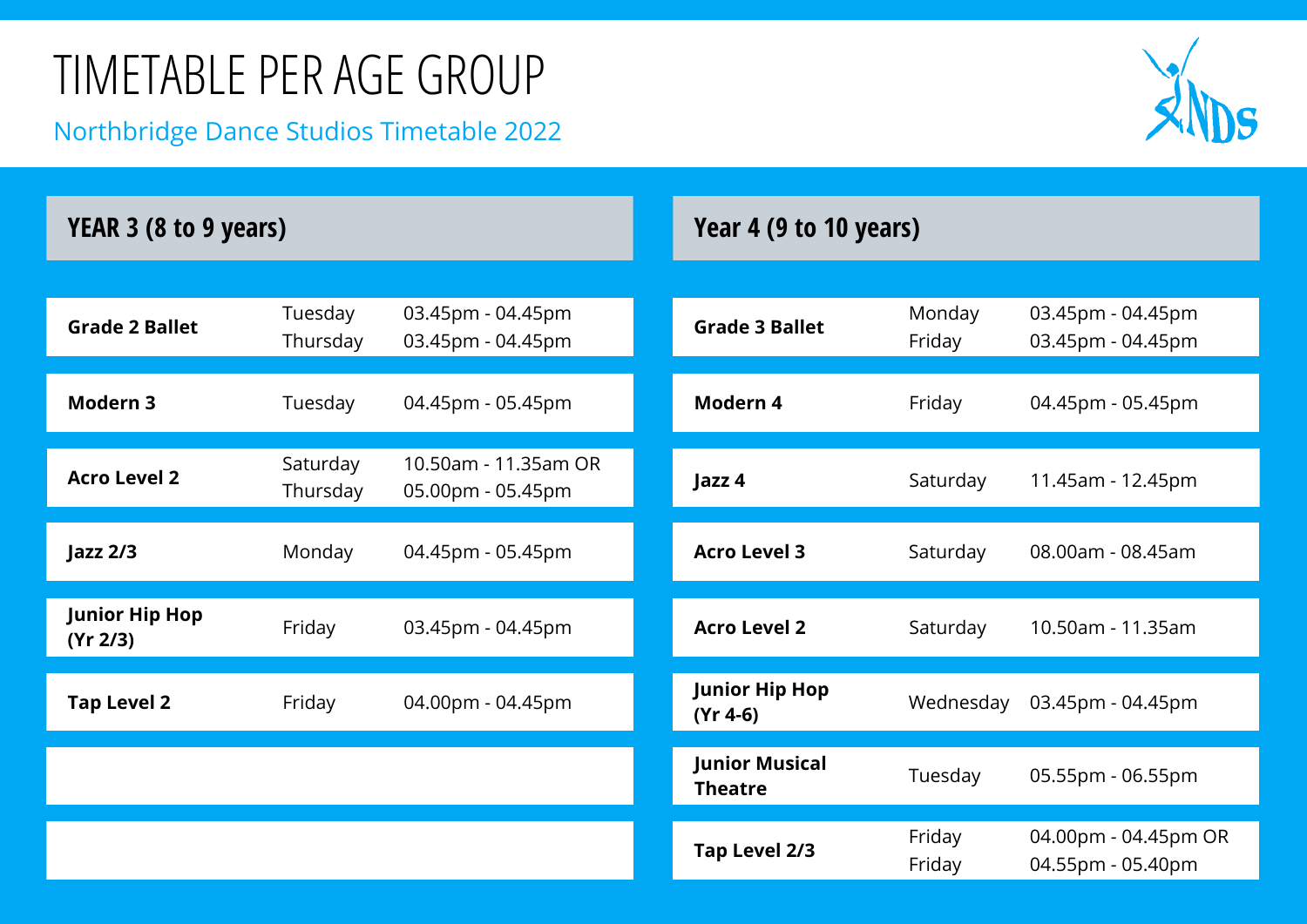

| <b>YEAR 5 (10 to 11 years)</b>          |                     |                                        |                | Year 6 (11 to 12 years) |                       |                                        |
|-----------------------------------------|---------------------|----------------------------------------|----------------|-------------------------|-----------------------|----------------------------------------|
|                                         |                     |                                        |                |                         |                       |                                        |
| <b>Grade 4 Ballet</b>                   | Tuesday<br>Thursday | 04.00pm - 05.00pm<br>03.55pm - 04.55pm |                | <b>Grade 5 Ballet</b>   | Wednesday<br>Saturday | 04.50pm - 05.50pm<br>11.00am - 12.00pm |
| <b>Modern 5</b>                         | Thursday            | 04.55pm - 05.55pm                      | Jazz 6         |                         | Tuesday               | 03.45pm - 04.45pm                      |
| Jazz 5                                  | Tuesday             | 05.00pm - 06.00pm                      |                | Modern <sub>6</sub>     | Tuesday               | 04.45pm - 05.45pm                      |
| <b>Junior Hip Hop</b><br>$(Yr 4-6)$     | Wednesday           | 03.45pm - 04.45pm                      | <b>Theatre</b> | <b>Junior Musical</b>   | Tuesday               | 05.55pm - 06.55pm                      |
| <b>Junior Musical</b><br><b>Theatre</b> | Tuesday             | 05.55pm - 06.55pm                      |                | <b>Junior Hip Hop</b>   | Wednesday             | 03.45pm - 04.45pm                      |
| <b>Acro Level 3</b>                     | Saturday            | 08.00am - 08.45am                      |                | <b>Acro Level 3</b>     | Saturday              | 08.55am - 09.40am                      |
| Tap Level 2/3                           | Friday<br>Friday    | 04.00pm - 04.45pm<br>04.55pm - 05.40pm |                | <b>Tap Level 3</b>      | Friday                | 04.55pm - 05.40pm                      |
|                                         |                     |                                        |                |                         |                       |                                        |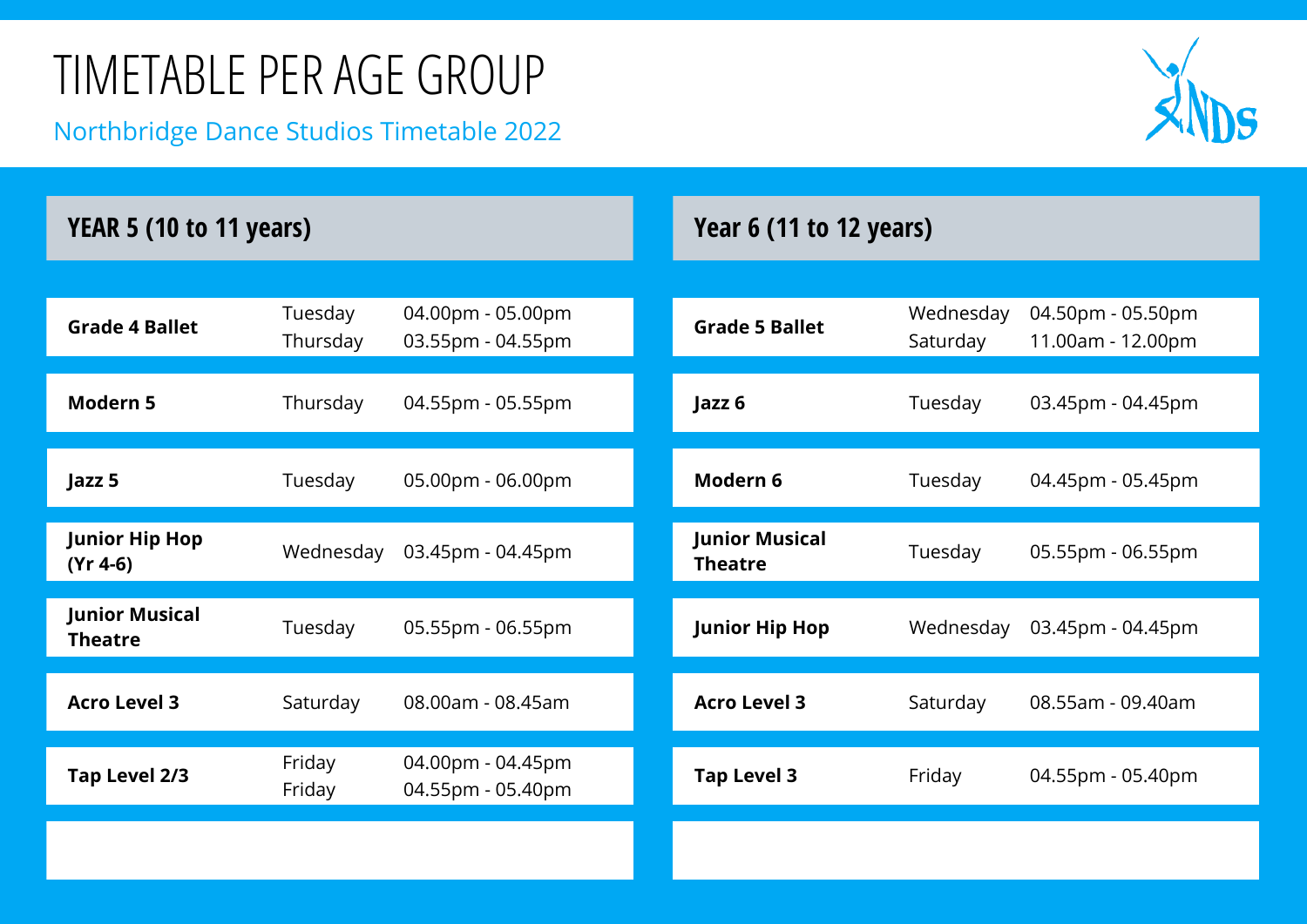

| <b>YEAR 7 (12 to 13 years)</b>             |                     |                                        |  | Year 8 (13 to 14 years)                |                      |                                           |
|--------------------------------------------|---------------------|----------------------------------------|--|----------------------------------------|----------------------|-------------------------------------------|
|                                            |                     |                                        |  |                                        |                      |                                           |
| <b>Intermediate Found</b><br><b>Ballet</b> | Monday<br>Wednesday | 04.45pm - 05.45pm<br>04.50pm - 06.20pm |  | <b>Intermediate Ballet</b><br>(Year 8) | Tuesday<br>Thursday  | 05.05pm - 06.20pm<br>04.55pm - 06.25pm    |
| <b>Open Ballet</b><br>(Intermediate)       | Saturday            | 12.35pm - 02.05pm                      |  | <b>Open Ballet</b><br>(Intermediate)   | Saturday             | 12.35pm - 02.05pm                         |
| <b>Intermediate PBT</b>                    | Thursday            | 06.25pm - 07.10pm                      |  | <b>Intermediate PBT</b>                | Thursday             | 06.25pm - 07.10pm                         |
| Modern <sub>7</sub>                        | Wednesday           | 06.20pm - 07.20pm                      |  | <b>Intermediate</b><br><b>Modern</b>   | Tuesday              | 06.20pm - 07.20pm                         |
| Jazz <sub>7</sub>                          | Thursday            | 05.00pm - 06.00pm                      |  | Intermediate Jazz<br>(Year 8)          | Wednesday            | 04.50pm - 05.50pm                         |
| <b>Intermediate Hip Hop</b> Thursday       |                     | 04.00pm - 05.00pm                      |  | <b>Senior Hip Hop</b>                  | Wednesday            | 05.55pm - 06.55pm                         |
| <b>Tap Level 3</b>                         | Friday              | 04.55pm - 05.40pm                      |  | <b>Tap Level 4</b>                     | Tuesday              | 07.30pm - 08.15pm                         |
| <b>Acro Level 3</b>                        | Saturday            | 08.55am - 09.40am                      |  | Acro Level 3 or 4                      | Saturday<br>Saturday | 08.55am - 09.40am OR<br>11.30am - 12.15pm |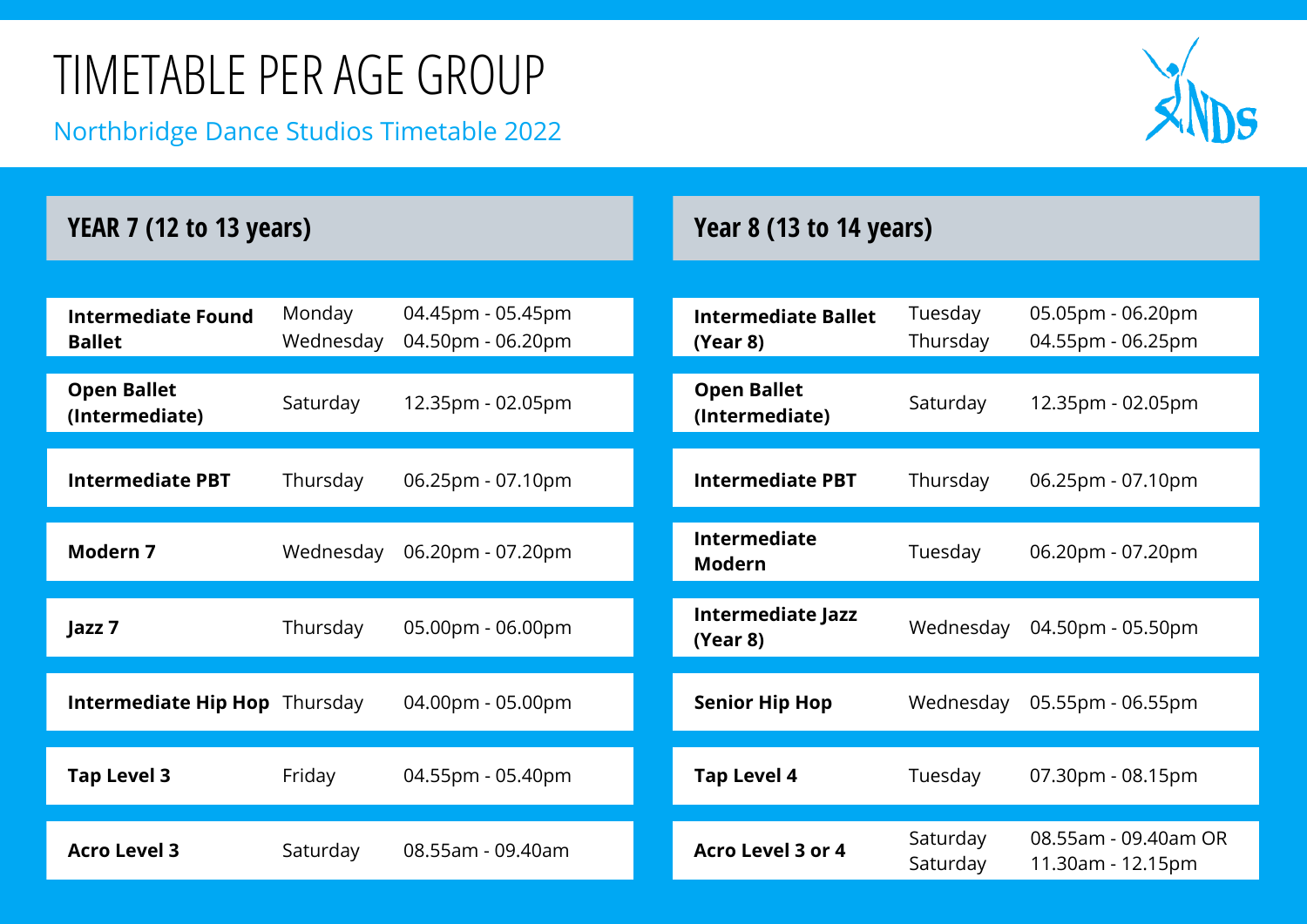

| <b>YEAR 9 (14 to 15 years)</b>                      |                     |                                        | Year 10/11 (15 to 17 years)                |                     |                                        |
|-----------------------------------------------------|---------------------|----------------------------------------|--------------------------------------------|---------------------|----------------------------------------|
|                                                     |                     |                                        |                                            |                     |                                        |
| <b>Intermediate Found</b><br><b>Ballet (Year 9)</b> | Tuesday<br>Thursday | 06.30pm - 08.00pm<br>07.15pm - 08.30pm | <b>Disc Rep Level 3</b>                    | Monday<br>Wednesday | 05.55pm - 06.55pm<br>07.00pm - 08.30pm |
| <b>Grade 7 Ballet</b>                               | Tuesday<br>Thursday | 05.55pm - 07.25pm<br>06.00pm - 07.15pm | Senior Jazz / Modern<br><b>Combo Class</b> | Monday              | 07.00pm - 08.30pm                      |
| <b>Open Ballet</b><br>(Advanced)                    | Saturday            | 09.50am - 11.20am                      | <b>Senior Hip Hop</b>                      | Wednesday           | 05.55pm - 06.55pm                      |
| <b>Senior Jazz (Year 9)</b>                         | Thursday            | 06.00pm - 07.00pm                      |                                            |                     |                                        |
| <b>Senior Hip Hop</b>                               | Wednesday           | 05.55pm - 06.55pm                      |                                            |                     |                                        |
|                                                     |                     |                                        |                                            |                     |                                        |
|                                                     |                     |                                        |                                            |                     |                                        |
|                                                     |                     |                                        |                                            |                     |                                        |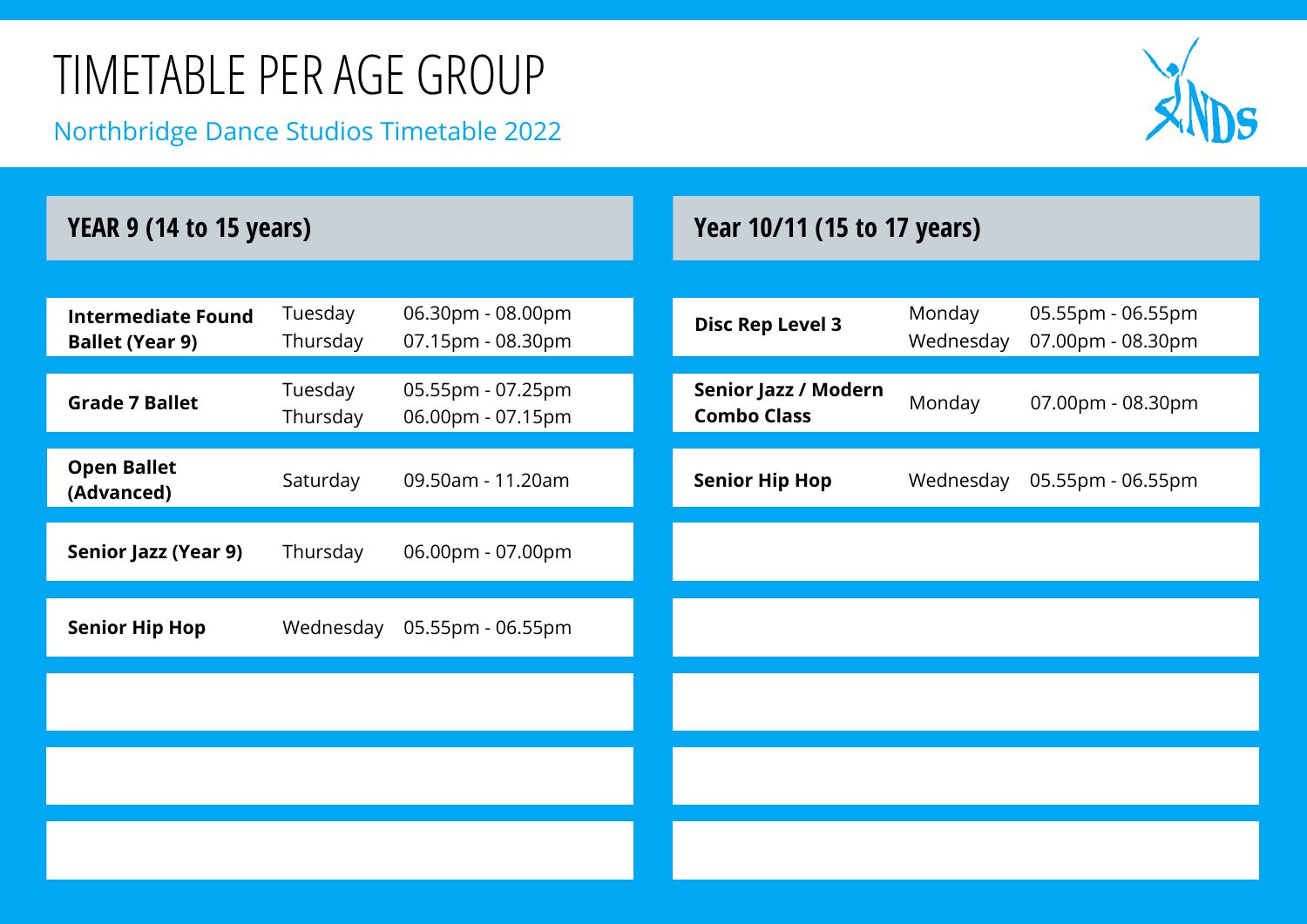Northbridge Dance Studios Timetable 2022



## **YEAR 12 (17 to 18 years)**

| <b>Advanced 2 Ballet</b>                       | Monday<br>Thursday | 07.00pm - 08.30pm<br>07.15pm - 08.45pm |
|------------------------------------------------|--------------------|----------------------------------------|
| <b>Open Ballet</b><br>(Advanced)               | Saturday           | 09.50am - 11.20am                      |
| <b>Senior PBT</b>                              | Monday             | 06.15pm - 07.00pm                      |
| <b>Senior Hip Hop</b>                          |                    | Wednesday 05.55pm - 06.55pm            |
| <b>Advanced Jazz /</b><br><b>Lyrical Combo</b> |                    | Wednesday 07.00pm - 08.30pm            |
| <b>Acro Level 4</b>                            | Saturday           | 11.30am - 12.15pm                      |
| <b>Tap Level 4</b>                             | Tuesday            | 07.30pm - 08.15pm                      |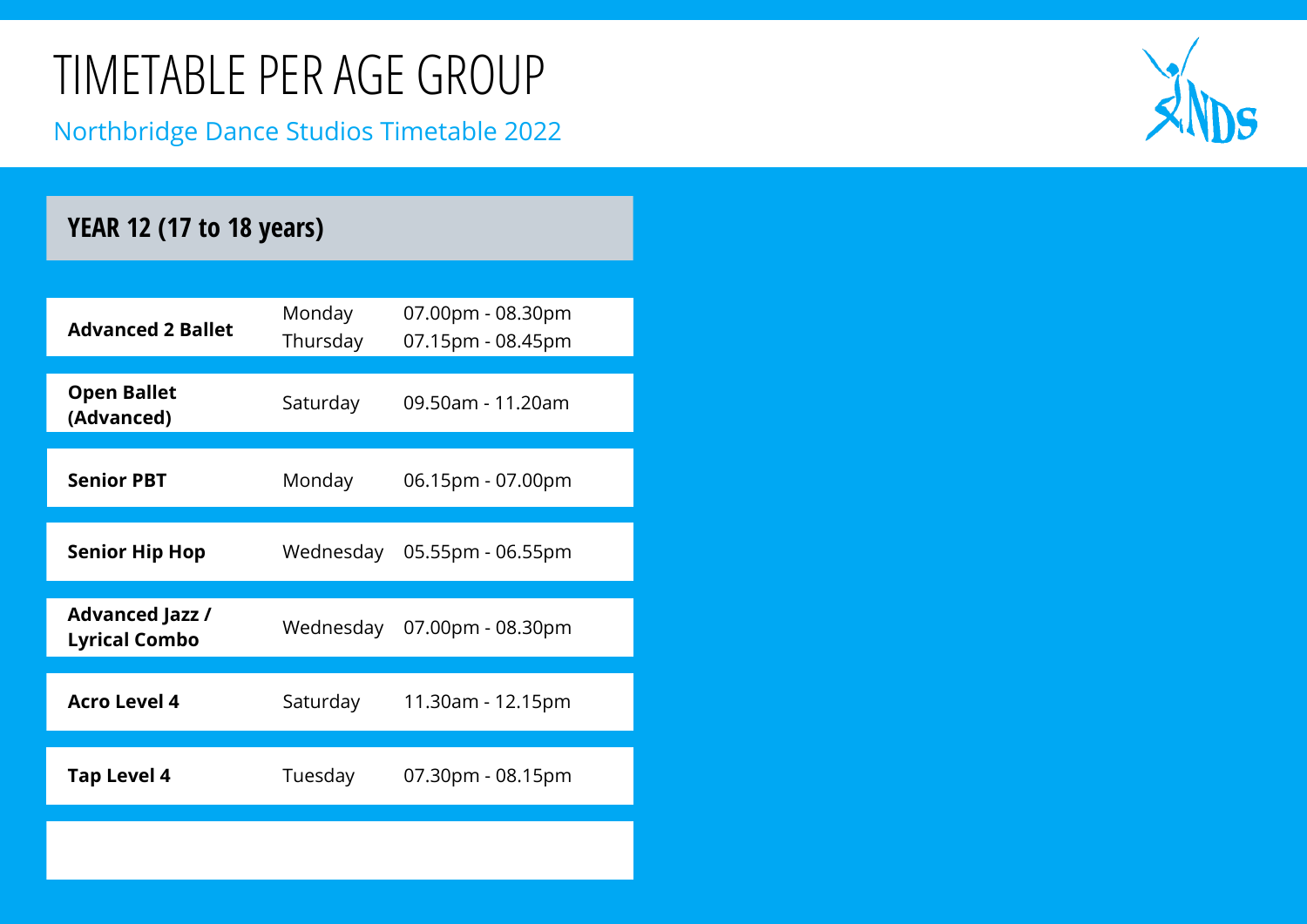# STUDIO A- GUNYAH STREET



| <b>MONDAY</b>                                  | <b>TUESDAY</b>                                 | <b>WEDNESDAY</b>                                                  | <b>THURSDAY</b>                              | <b>FRIDAY</b>                         | <b>SATURDAY</b>                                 |
|------------------------------------------------|------------------------------------------------|-------------------------------------------------------------------|----------------------------------------------|---------------------------------------|-------------------------------------------------|
| 4.00pm - 5.00pm<br>12/u Jazz Eist              | 3.45pm - 4.45pm<br>Jazz 6                      | 3.45pm - 4.45pm<br>Jnr Hip Hop (Yr 4-6)                           | 4.00pm - 5.00pm<br>Jazz 1                    | 4.00pm - 4.45pm<br><b>Tap Level 2</b> | 8.00am - 8.45am<br>Acro Level 3 (8-10yrs)       |
| 5.00pm - 5.30pm<br><b>Stretch/Conditioning</b> | 4.45pm - 5.45pm<br>Modern 6                    | 4.50pm - 550pm<br><b>Grade 5 Ballet</b>                           | 5.00pm - 5.45pm<br><b>Acro Level 2</b>       | 4.55pm - 5.40pm<br><b>Tap Level 3</b> | 8.55am - 9.40am<br>Acro Level 3 (11-13yrs)      |
| 5.30pm - 6.30pm<br><b>12/u Lyrical Group</b>   | $5.55 - 6.55$ pm<br><b>Jnr Musical Theatre</b> | 5.55pm - 6.55pm<br><b>Snr Hip Hop</b>                             | 6.00pm - 7.00pm<br><b>Snr Jazz (Yr 9/10)</b> | 5.45pm - 6.15pm<br><b>P/L Saskia</b>  | 9.50am - 11.20am<br><b>Open Ballet (Adv)</b>    |
| 6.30pm - 7.00pm<br><b>P/L Lily C</b>           | 7.00pm - 7.30pm<br>P/L Zara                    | 7.00pm - 8.30pm<br><b>Open Jazz / Lyrical Class</b><br>(Yr 11/12) | 7.00pm - 7.30pm<br>P/L Sam                   | 6.15pm - 6.45pm<br><b>P/L Georgia</b> | 11.30am - 12.15pm<br><b>Acro Level 4</b>        |
| 7.00pm - 8.30pm<br>Snr Mod/Jazz (Yr 10/11)     | 7.30pm - 8.15pm<br><b>P/L Nina P</b>           | 8.30pm - 9.00pm<br><b>P/L Paris</b>                               | 7.30pm - 8.30pm<br><b>Adult Jazz</b>         | 6.45pm - 7.15pm<br><b>P/L Octavia</b> | 12.35pm - 2.05pm<br><b>Open Ballet (Inters)</b> |
|                                                |                                                |                                                                   |                                              | 7.15pm - 7.45pm<br><b>P/L Chloe</b>   |                                                 |
|                                                |                                                |                                                                   |                                              |                                       |                                                 |
|                                                |                                                |                                                                   |                                              |                                       |                                                 |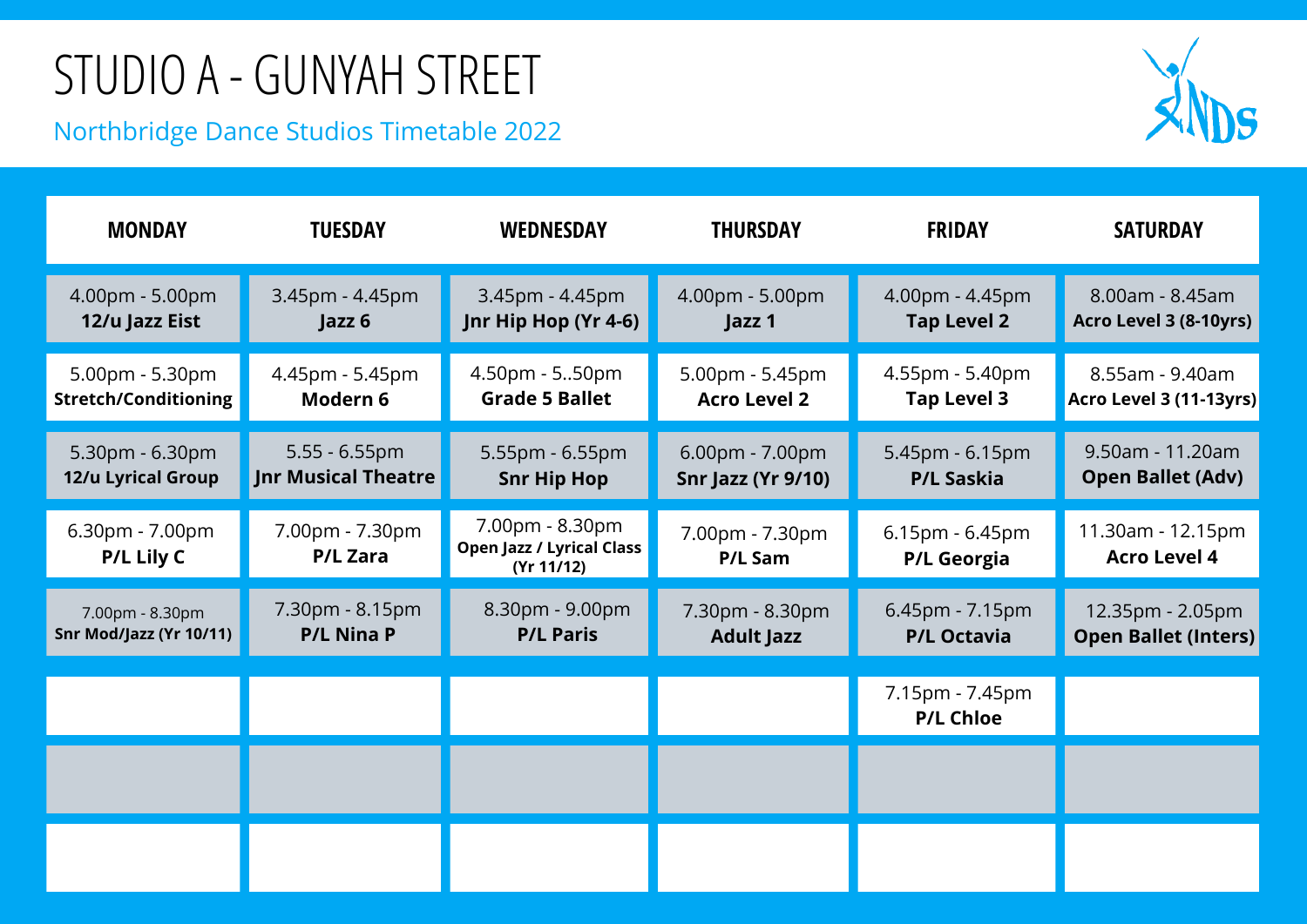# STUDIO B - GUNYAH STREET



| <b>MONDAY</b>                            | <b>TUESDAY</b>                           | <b>WEDNESDAY</b>                             | <b>THURSDAY</b>                             | <b>FRIDAY</b> | <b>SATURDAY</b>                               |
|------------------------------------------|------------------------------------------|----------------------------------------------|---------------------------------------------|---------------|-----------------------------------------------|
| 3.45pm - 4.45pm<br><b>Grade 1 Ballet</b> | 3.45pm - 4.45pm<br><b>Grade 2 Ballet</b> | 3.55pm - 4.40pm<br><b>Pre-Primary Ballet</b> | 4.00pm - 5.00pm<br>Inter Hip hop            |               | 9.55am - 10.40am<br><b>Pre-Primary Ballet</b> |
| 4.45pm - 5.45pm<br>Jazz $2/3$            | 4.45pm - 5.45pm<br><b>Modern 3</b>       | 4.50pm - 5.50pm<br>Inter Jazz (Yr 8)         | 5.00pm - 6.00pm<br>Jazz <sub>7</sub>        |               | 10.50am - 11.35am<br><b>Acro Level 2</b>      |
| 5.55pm - 6.55pm<br><b>Disc Rep L3</b>    | 5.55pm - 7.25pm<br><b>Grade 7 Ballet</b> | 5.50pm - 6.50pm<br>12/u Ballet Eist.         | 5.45pm - 6.15pm<br><b>P/L Darcey / Evie</b> |               | 11.45am - 12.45pm<br>Jazz 4                   |
|                                          | 7.30pm - 8.00pm<br><b>P/L Elise</b>      | 7.00pm - 8.30pm<br>Disc Rep L                | 6.15pm - 6.45pm<br>P/L Annika W             |               | 12.45pm - 1.15pm<br>P/L                       |
|                                          |                                          |                                              |                                             |               | 1.15pm - 1.45pm<br>P/L                        |
|                                          |                                          |                                              |                                             |               |                                               |
|                                          |                                          |                                              |                                             |               |                                               |
|                                          |                                          |                                              |                                             |               |                                               |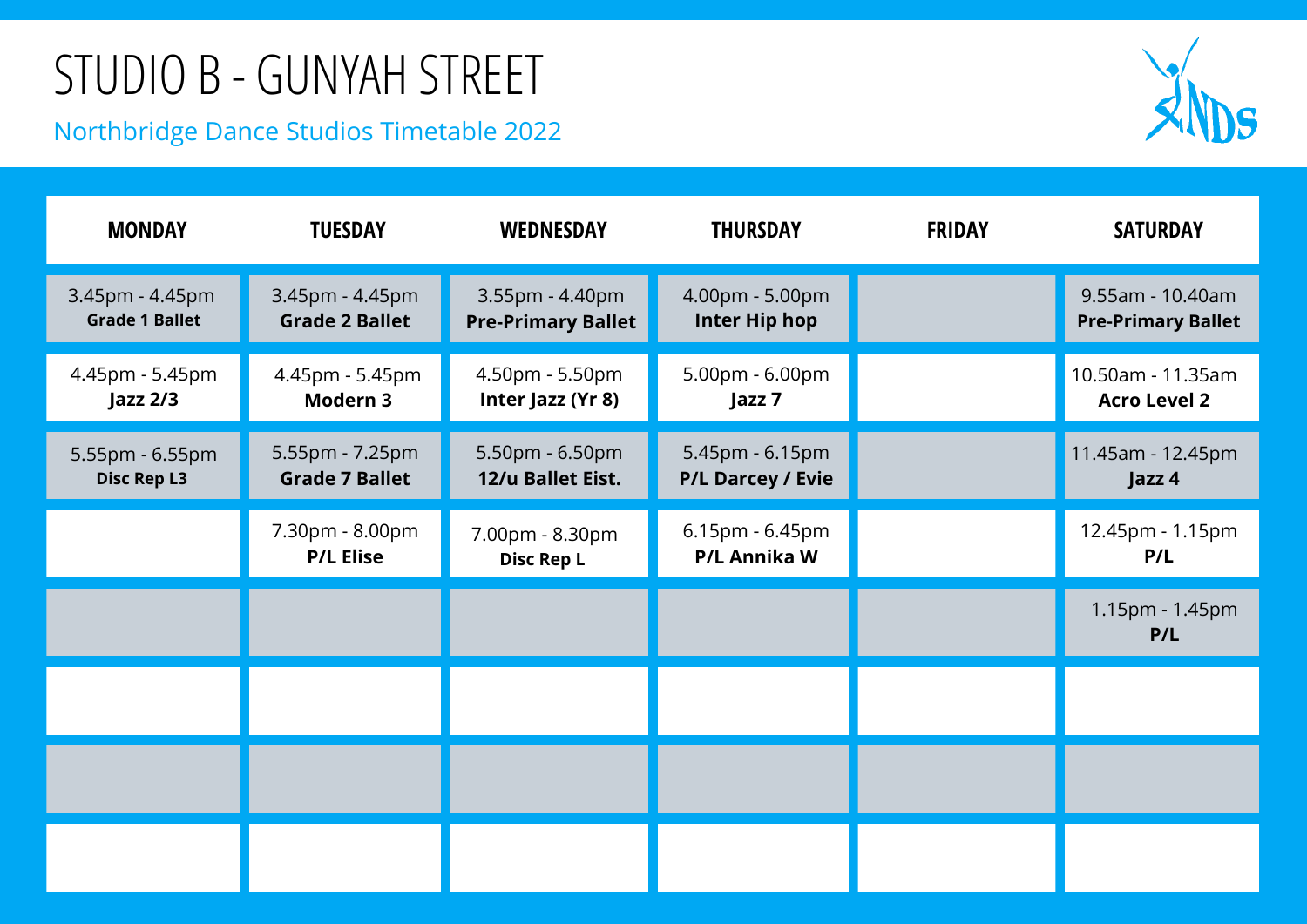# STUDIO C - 8/165 SAILORS BAY



| <b>MONDAY</b>                          | <b>TUESDAY</b>                          | <b>WEDNESDAY</b>                                | <b>THURSDAY</b>                          | <b>FRIDAY</b>                           | <b>SATURDAY</b>                            |
|----------------------------------------|-----------------------------------------|-------------------------------------------------|------------------------------------------|-----------------------------------------|--------------------------------------------|
| 4.15pm - 4.45pm<br><b>P/L Mahli</b>    | 3.45pm - 4.30pm<br>Beg Hip Hop (K/Yr 1) | 3.45pm - 4.30pm<br><b>Movers &amp; Groovers</b> | 3.45pm - 4.45pm<br><b>Grade 2 Ballet</b> | 3.45pm - 4.45pm<br>Jnr hip hop (Yr 2/3) | 9.50am - 10.50am<br><b>Grade 1 Ballet</b>  |
| 4.45pm - 5.45pm<br>10/u Ballet Eist.   | 4.30pm - 5.00pm<br>P/L Sophia C         | 4.40pm - 5.25pm<br><b>Acro Level 1</b>          | 4.55pm - 5.55pm<br><b>Modern 5</b>       | 4.55pm - 5.40pm<br><b>Tap Level 1</b>   | 11.00am - 12.00pm<br><b>Grade 5 Ballet</b> |
| 5.45pm - 6.15pm<br>P/L Indi            | 5.00pm -6.00pm<br>Jazz 5                |                                                 | 6.00pm - 7.15pm<br><b>Grade 7 ballet</b> |                                         | 1.00pm - 3.00pm<br><b>Jnr Acc. Program</b> |
| 6.15pm - 7.00pm<br><b>Senior PBT</b>   | 6.20pm - 7.20pm<br>Inter Modern (Yr 8)  |                                                 | 7.15pm - 8.45pm<br><b>Adv. 2 Ballet</b>  |                                         |                                            |
| 7.00pm - 8.30pm<br><b>Adv 2 Ballet</b> | 7.30pm - 8.15pm<br>Tap 4                |                                                 |                                          |                                         |                                            |
|                                        | 8.15pm - 8.45pm<br><b>P/L Elly</b>      |                                                 |                                          |                                         |                                            |
|                                        |                                         |                                                 |                                          |                                         |                                            |
|                                        |                                         |                                                 |                                          |                                         |                                            |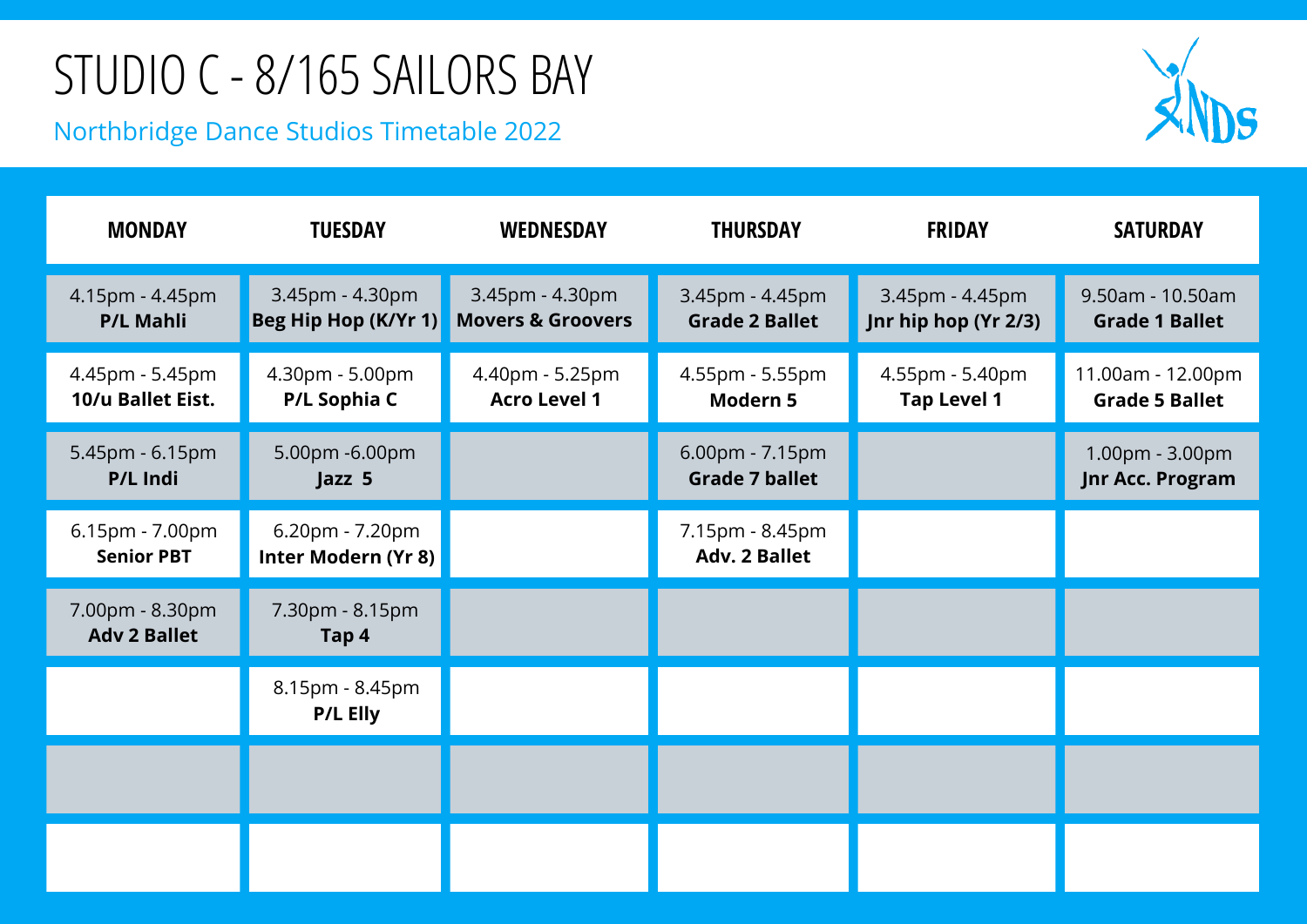# STUDIO D - 10/165 SAILORS BAY



| <b>MONDAY</b>                              | <b>TUESDAY</b>                            | <b>WEDNESDAY</b>                           | <b>THURSDAY</b>                             | <b>FRIDAY</b>                            | <b>SATURDAY</b>                                  |
|--------------------------------------------|-------------------------------------------|--------------------------------------------|---------------------------------------------|------------------------------------------|--------------------------------------------------|
| 3.45pm - 4.45pm<br><b>Grade 3 Ballet</b>   | 4.00pm - 5.00pm<br><b>Grade 4 Ballet</b>  | 3.45pm - 4.45pm<br><b>Primary Ballet</b>   | 3.55pm - 4.55pm<br><b>Grade 4 Ballet</b>    | 3.45pm - 4.45pm<br><b>Grade 3 Ballet</b> | 9.00am - 10.00am<br>P/L                          |
| 4.45pm - 5.45pm<br><b>Int Found Ballet</b> | 5.05pm -6.20pm<br>Inter Ballet (Yr 8)     | 4.50pm - 6.20pm<br><b>Int Found Ballet</b> | 4.55pm - 6.25pm<br>Int. Ballet (Yr 8)       | 4.45pm - 5.45pm<br>Modern 4              | 10.00am - 10.30am<br>P/L                         |
| 5.45pm - 6.15pm<br><b>P/L Scarlett</b>     | 6.30pm - 8.00pm<br>Inter Ballet (Yr 9/10) | 6.20pm - 7.20pm<br>Modern <sub>7</sub>     | 6.25pm - 7.10pm<br><b>Int. PBT (Yr 8/9)</b> | 5.45pm - 6.15pm<br><b>P/L Annika W</b>   | 10.30am - 11.15am<br><b>P/L Evie T</b>           |
| 6.15pm - 7.15pm<br><b>U14 Ballet Eist</b>  | 8.00pm - 8.30pm<br>P/L                    | 7.20pm - 8.05pm<br>P/L Annika M            | 7.15pm - 8.30pm<br>Inter Ballet (Yr 9/10)   | 6.15pm - 7.00pm<br><b>P/L Keira</b>      | 11.15am - 12.00<br><b>P/L Kurumi</b>             |
| 7.15pm - 8.15pm<br>14/u Contemp Eist.      |                                           | 8.05pm - 8.35pm<br><b>P/L Nina F</b>       |                                             |                                          | 12.00pm - 12.30pm<br><b>Stretch/Conditioning</b> |
| 8.15pm - 8.45pm<br><b>P/L Nora</b>         |                                           |                                            |                                             |                                          | 1.00pm - 4.00pm<br><b>Classical Ext. Program</b> |
|                                            |                                           |                                            |                                             |                                          |                                                  |
|                                            |                                           |                                            |                                             |                                          |                                                  |